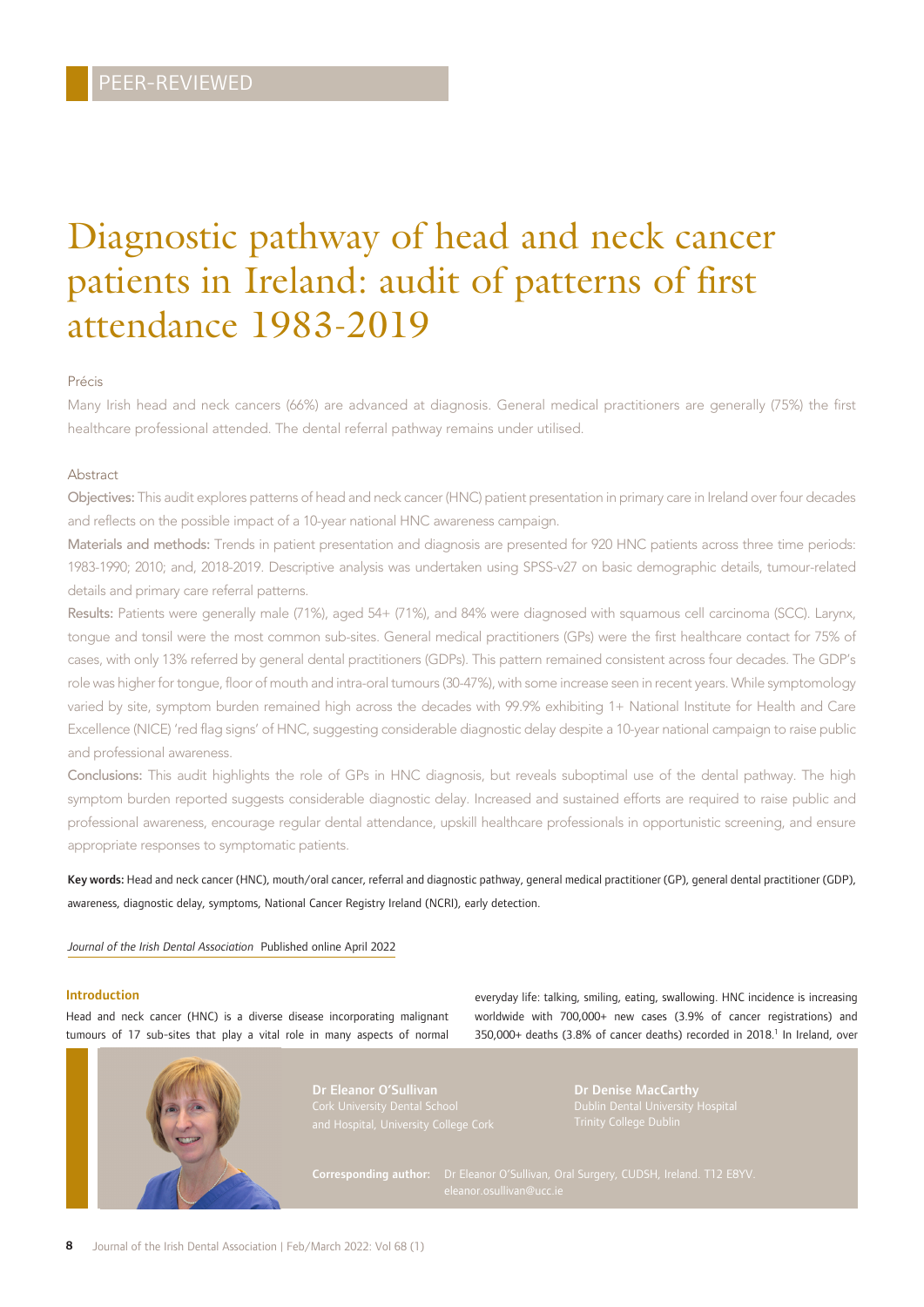| Variable                     | Sub-groups         | 2018/19   | 2010      | 1983-90       | <b>Total</b>  |  |
|------------------------------|--------------------|-----------|-----------|---------------|---------------|--|
|                              |                    |           |           |               |               |  |
| Sex                          | M                  | 268 (73%) | 132 (72%) | 256 (69%)     | 656 (71%)     |  |
|                              | F.                 | 99 (27%)  | 51 (28%)  | 114 (31%)     | 264 (29%)     |  |
| Age                          | $15 - 44$          | 14 (4%)   | 18 (10%)  | 19 (5%)       | 51 (6%)       |  |
|                              | $45 - 54$          | 77 (21%)  | 41 (22%)  | 96 (26%)      | 214 (23%)     |  |
|                              | $55 - 64$          | 130 (35%) | 54 (30%)  | 101 (27%)     | 285 (31%)     |  |
|                              | 65-74              | 102 (28%) | 46 (25%)  | 117 (32%)     | 265 (29%)     |  |
|                              | $75+$              | 44 (12%)  | 24 (13%)  | 37 (10%)      | 105 (11%)     |  |
| Histology                    | <b>SCC</b>         | 327 (89%) | 154 (84%) | 285 (77%)     | 766 (84%)     |  |
|                              | Lymphoma           | 7(2%)     | 7(4%)     | 30 (8%)       | 44 (4%)       |  |
|                              | Salivary gl.       | 14 (4%)   | 12 (7%)   | 19 (6%)       | 47 (5%)       |  |
|                              | Other <sup>a</sup> | 19 (5%)   | 10 (5%)   | 36 (9%)       | 65 (7%)       |  |
| Referral source <sup>2</sup> | <b>GP</b>          | 282 (77%) | 149 (81%) | 153 (66%)     | 584 (75%)     |  |
|                              | <b>GDP</b>         | 49 (13%)  | 20 (11%)  | 35 (15%)      | 104 (13%)     |  |
|                              | Pharmacy           | $0(-)$    | $0(-)$    |               |               |  |
|                              | A&E/ENT            | 23 (6%)   | 11 (6%)   | 44 (19%)      | 94 (12%)      |  |
|                              | IP/consultant      | 13 (4%)   | 3(2%)     | $232/370^{b}$ | Total = $782$ |  |
| Main presenting              | Ulcer              | 24 (7%)   | 16 (8%)   | 71 (19%)      | 111 (12%)     |  |
| complaint                    | Hoarseness         | 37 (10%)  | 23 (13%)  | 18 (5%)       | 78 (8%)       |  |
|                              | Dysphagia          | 37 (10%)  | 16 (9%)   | 56 (15%)      | 109 (12%)     |  |
|                              | Pain               | 88 (24%)  | 37 (20%)  | 141 (38%)     | 266 (29%)     |  |
|                              | Neck node          | 98 (27%)  | 55 (30%)  | 24 (6%)       | 177 (19%)     |  |
|                              | Lump/swelling      | 52 (14%)  | 23 (13%)  | 32 (10%)      | 107 (12%)     |  |
|                              | Other <sup>c</sup> | 31 (8%)   | 13 (7%)   | 28 (8%)       | 72 (8%)       |  |

#### Table 1: Overview of 920 HNC cases x year x sex, age, histology, referral, symptoms.

a Other: Merkel cell, sarcoma, melanoma, anaplastic carcinoma, medullary carcinoma, neuroendocrine, BCC, histiocytoma, mesoepithelioma, schwannoma<br>b Referral source: 1983-90 source recorded for 232/370

Referral source: 1983-90 source recorded for 232/370

c Other symptoms: Dental issue, lip/face lesion, white lesion, stridor, globus, haemorrhage, excess phlegm, incidental X-ray finding, cough, dyspnoea, blocked nose.

700 people are diagnosed with HNC annually, with 202 cases of mouth cancer, 162 of laryngeal cancer, and 147 pharyngeal cancers;<sup>2</sup> HNC incidence rates increased by 119% in females and 76.3% in males from 2001 to 2010.<sup>3</sup> HNC cases in Ireland are projected to increase by 2,045 (+65%) in males, and by 67% in females.<sup>4</sup> Incidence of mouth cancer has recently increased by 3.3% per annum in women, while oropharyngeal cancer in men increased by 2.5% annually. HNC is still more common in males, particularly laryngeal cancer (7:1), followed by cancer of the mouth and pharynx at 3:1.<sup>2,5</sup>

HNC is a major public health issue due to the high mortality (c.50%) and immense morbidity associated with this disease. In Ireland, four people die every week from HNC and over 2,600 people are living with the consequences:<sup>6</sup> disfigurement; speech impairment; dysphagia; dry mouth; mucositis; rampant caries; trismus; fibrosis; pain; and, osteoradionecrosis. $7,8$ 

Early detection of HNC improves outcomes and quality of life. Stage of disease at presentation is the single most important prognostic factor in HNC; average fiveyear survival rates fall from 80% for localised disease, to 30% when regional or distant metastases are present.<sup>9</sup> Patterns of late presentation for HNC have shown little change in four decades, with c.70% of all HNC patients still diagnosed with advanced disease in Ireland and internationally.<sup>2,10,11</sup> This study explores: (i) HNC presentation patterns in primary care in Ireland from 1983-2019; and, (ii) the possible impact of a national HNC awareness campaign on referral patterns.

#### Materials and methods

The diagnostic pathway for 920 Irish HNC patients was explored across three specific time periods, combining a clinical audit of 550 consecutive new patients referred to the dental oncology clinics in Cork University Dental School and Hospital (CUDSH) and the Dublin Dental University Hospital (DDUH) in 2010 (n=183) and 2018/2019 (n=367), with a retrospective chart review of 370 HNC cases recorded by the Southern Tumour Registry (STR), the forerunner to the National Cancer Registry Ireland (NCRI), for historical comparison.<sup>10,12</sup>

Descriptive analysis was undertaken using SPSS-v27 on basic demographic details, tumour-related details, and primary care referral patterns. Ethical approval was not required as clinical audits involve nothing beyond normal clinical management.

#### Results

HNC incidence was consistently higher in males, ranging from 69-73% in this series. HNC was recorded in 6% of people under 45 years, with 60% in the 55 to 74-year range.

The most common morphologies were: squamous cell carcinoma (SCC) (84%); salivary cancers (5%); and, lymphomas (4%). Main sites were: oral cavity (40%); larynx (19%); pharynx (16%); and, salivary glands (10%) (Table 1).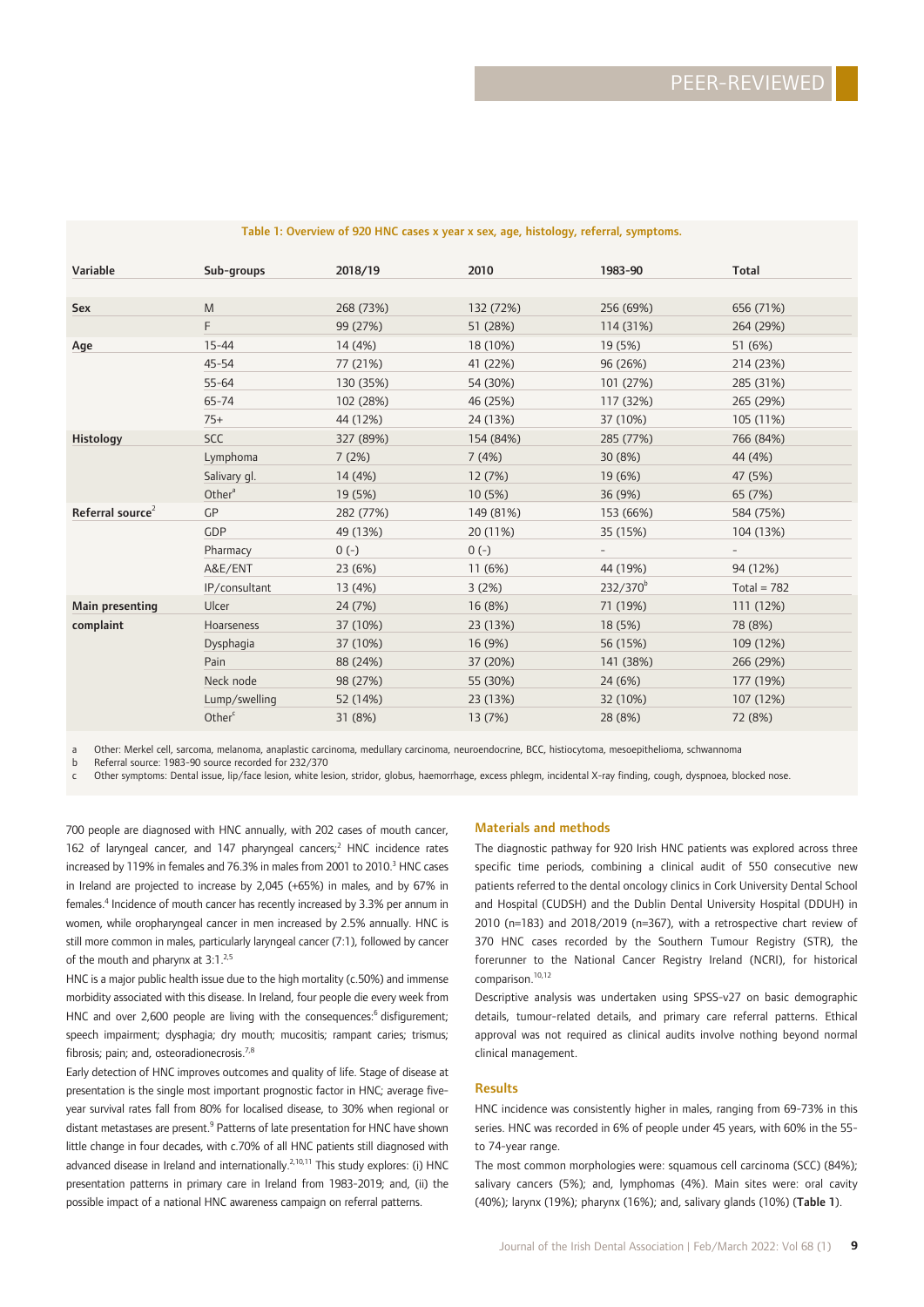|                            |     | 2010 (n=183) |              |       |                |                                              |      |            | 2018/2019 (n=367) |        |                |            |                |          |    |              |  |
|----------------------------|-----|--------------|--------------|-------|----------------|----------------------------------------------|------|------------|-------------------|--------|----------------|------------|----------------|----------|----|--------------|--|
| <b>SITE</b>                | GP  |              | <b>GDP</b>   |       |                | <b>Total</b><br><b>Hospital</b> <sup>®</sup> |      |            | GP                |        |                | <b>GDP</b> |                | Hospital |    | <b>Total</b> |  |
|                            | N   | (%)          | N            | (%)   | N              | (%)                                          | N(%) |            | N                 | (%)    | N              | (%)        | N              | $(\%)$   | N  | (%)          |  |
| Lip/face                   | 12  | (92%)        | $\mathbf 0$  |       |                | (8%)                                         | 13   | (7%)       | 31                | (97%)  | 0              | $(-)$      |                | (3%)     | 32 | (9%)         |  |
| <b>BoT</b>                 | 9   | (75%)        | 1            | (8%)  | $\overline{2}$ | (16%)                                        | 12   | (7%)       | 27                | (87%)  | $\overline{2}$ | (6.5%)     | 2              | (6.5%)   | 31 | (8%)         |  |
| <b>Tongue</b>              | 14  | (67%)        | 6            | (29%) |                | (5%)                                         | 21   | (11%)      | 19                | (41%)  | 18             | (39%)      | 9              | (29%)    | 46 | (13%)        |  |
| <b>FOM</b>                 | 7   | (70%)        | 3            | (30%) | $\mathbf{0}$   | $(-)$                                        | 10   | (6%)       | 6                 | (46%)  | 4              | (30%)      | 3              | (23%)    | 13 | (4%)         |  |
| Palate/mouth/upper/        | 8   | (53%)        | 7            | (47%) | $\mathbf 0$    | $(-)$                                        | 15   | (8%)       | 7                 | (27%)  | 16             | (62%)      | 3              | (12%)    | 26 | (7%)         |  |
| lower gum                  |     |              |              |       |                |                                              |      |            |                   |        |                |            |                |          |    |              |  |
| Salivary                   | 18  | (100%)       | $\mathbf{0}$ | $(-)$ | $\mathbf{0}$   | $(-)$                                        | 18   | (10%)      | 33                | (89%)  |                | (3%)       | 3              | (8%)     | 37 | (10%)        |  |
| <b>Tonsil</b>              | 15  | (88%)        | 1            | (6%)  |                | (6%)                                         | 17   | (9%)       | 46                | (94%)  |                | (2%)       | $\overline{2}$ | (4%)     | 49 | (13%)        |  |
| Oropharynx                 | 11  | (85%)        | 1            | (8%)  |                | (8%)                                         | 13   | (7%)       | 11                | (61%)  | 6              | (33%)      |                | (6%)     | 18 | (5%)         |  |
| Nasopharynx                | 6   | (86%)        | 1            | (14%) | $\mathbf 0$    | $(-)$                                        | 7    | (4%)       | 11                | (79%)  |                | (7%)       | $\overline{2}$ | (14%)    | 14 | (4%)         |  |
| Hypo/piriform              | 8   | (80%)        | $\mathbf{0}$ | $(-)$ | $\overline{2}$ | (20%)                                        | 10   | (5%)       | 17                | (94%)  | $\Omega$       | $(-)$      |                | (6%)     | 18 | (5%)         |  |
| Larynx                     | 31  | (89%)        | $\mathbf 0$  | $(-)$ | 4              | (13%)                                        | 35   | (19%)      | 57                | (89%)  | $\Omega$       | $(-)$      | 7              | (11%)    | 64 | (17%)        |  |
| <b>Nodes</b>               | 7   | (78%)        | $\mathbf{0}$ | $(-)$ | $\overline{2}$ | (22%)                                        | 9    | (5%)       | 12                | (86%)  | 0              | $(-)$      | $\overline{2}$ | (14%)    | 14 | (4%)         |  |
| Other sites <sup>b,c</sup> | 3   | (100%)       | $\mathbf 0$  | $(-)$ | 0              | $(-)$                                        | 3    | (2%)       | 5                 | (100%) | $\Omega$       | $(-)$      | $\mathbf 0$    | $(-)$    | 5  | (1%)         |  |
|                            |     |              |              |       |                |                                              |      |            |                   |        |                |            |                |          |    |              |  |
| All cases                  | 149 | (81%)        | 20           | (11%) | 14             | (8%)                                         |      | 183 (100%) | 282               | (77%)  | 49             | (13%)      | 36             | (10%)    |    | 367 (100%)   |  |

## Table 2: Patterns of referral in 2010 and 2018/2019.

a In-patient, other consultant, ENT/A&E

b Accessory sinus (2010)

c Thyroid 3; middle ear 1; vagus 1 (2018/2019)

#### Patterns of referral/presentation

Referral source was available for all patients from 2010/2018-2019, with lower levels of detail available for 1983-90, equating to 85% of the entire cohort (782/920). General medical practitioners (GPs) were the most common referral source (75%) and 12% were diagnosed following self-presentation to accident and emergency or ear, nose and throat (ENT) departments, casualty or inpatient stay. One in seven (13%) were referred by a general dental practitioner (GDP), ranging from 15% in 1983-90 to 13% in 2018/19 (Table 1). Referral patterns show marked inter-site variation. In 2010 and 2018/19, patients with lip, salivary gland, base of tongue, tonsil, pharyngeal, laryngeal and nodal cancers were referred almost exclusively by GPs or hospital doctors. In 2010, 30% of tongue/floor of mouth cancers and 47% of gum and palate/mouth cancers were initially detected by GDPs (Table 2). However, in 2018-19, the role of GDPs increased, referring 62% of gum/palate/mouth, 39% of tongue, 33% of oropharyngeal and 30% of floor of mouth cancers.

#### Presenting symptoms

One-third presented with pain (24-38%), one-fifth with enlarged cervical nodes (19%), 12% attended regarding ulcers, swelling/lumps and dysphagia, and 8% reported hoarseness (Table 1). Almost one-third presented with nodal involvement in 2010/2018-19, with a lower rate of nodal swelling reported by patients from 1983-90 (6%); however, lymphadenopathy was subsequently detected in 21% of this cohort. This concurs with national and international reports of approximately one-third of HNC patients having nodal disease at time of presentation.<sup>10</sup>

Oral cavity cancer symptoms were predominantly ulceration, pain, swelling, dysphagia, and/or nodal involvement. Dental issues were generally associated with floor of mouth and gum/mouth lesions. Tongue base and pharyngeal

**10** Journal of the Irish Dental Association | Feb/March 2022: Vol 68 (1)

cancers mainly presented with dysphagia, sore throat and 'neck lumps'. Laryngeal cancers presented classically with hoarseness. Salivary gland cancers typically presented as a lump/gland swelling. Nasopharyngeal cancer symptoms included: nasal obstruction; epistaxis; swelling; ear pain; and, lymphadenopathy.

#### **Discussion**

This audit provides an overview of the characteristics and referral pathway of Irish HNC patients between 1983 and 2019. NCRI data confirms that this audit subset is a representative sample of Irish HNC patients regarding gender, age, histology and primary site. Patients were predominantly male (71% versus 73% NCRI). Only 6% were <50 years (14% NCRI), and 71% were over 55 years at diagnosis (NCRI: 69% aged 60-65 years).<sup>6</sup> SCC was the dominant histopathology (84% versus 86% NCRI), followed by salivary gland (5% versus 7% NCRI). Oral cavity, pharyngeal and laryngeal cancers were almost exclusively SCC. Main sub-sites recorded were larynx, tongue and tonsil, which concurs with NCRI data<sup>5</sup>

GPs are generally the first point of contact for HNC patients internationally, ranging from 91% in the US to 70% in Canada and 50% in the UK.<sup>13-16</sup> The relatively lower level of GP referrals in the UK may be related to the access to dental care provided by the National Health Service (NHS) there. In this series*,* 87% of patients were diagnosed by GPs or medics, with little variation over four decades. While dentists have ready access to and significant training in examining this area, relatively few patients (3-29%) present to their dentist when they experience HNC symptoms.<sup>13,14,16,17</sup> This concurs with reports that HNC patients tend to be infrequent dental attenders.<sup>10,16,18</sup> In this series, only 13% of cases of HNC were detected by GDPs. However, a more significant dental role was seen for tongue/floor of mouth (30%), and gum, palate and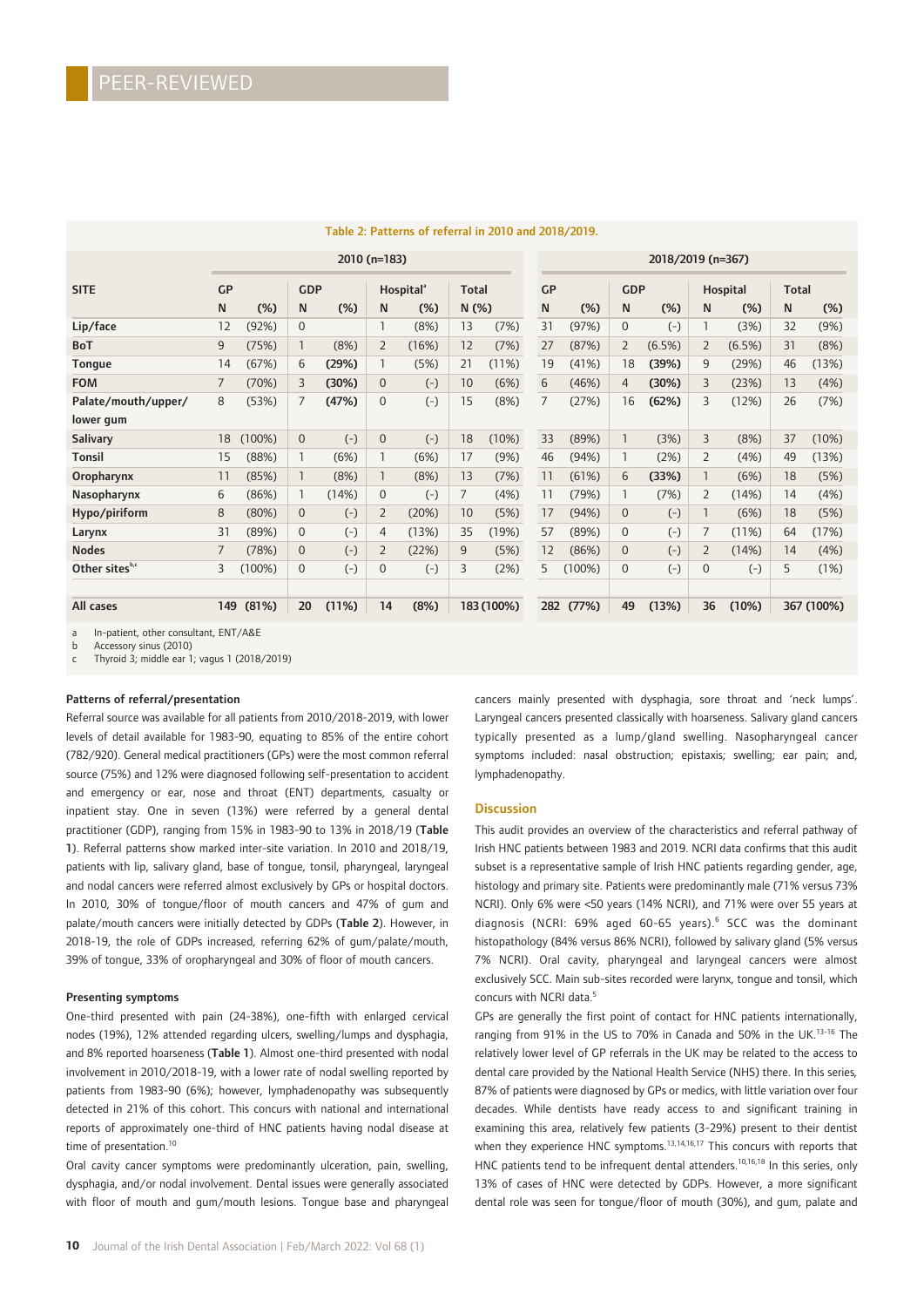# Table 3: Suspected cancer – NICE guidelines for oral cancer recognition and referral.21,22

Consider a suspected cancer pathway referral (for an appointment within two weeks) for oral cancer in patients with either:

- unexplained ulceration in the oral cavity lasting for more than three weeks; or,
- 4 a persistent and unexplained lump in the neck [2015].

Consider an urgent referral (for an appointment within two weeks) for assessment for possible oral cancer by a dentist in patients who have either:

- a lump on the lip or in the oral cavity; or,
- a red or red and white patch in the oral cavity consistent with erythroplakia or erythroleukoplakia [2015].

Consider a suspected cancer pathway referral by the dentist (for an appointment within two weeks) for oral cancer in patients when assessed by a dentist as having either:

- a lump on the lip or in the oral cavity consistent with oral cancer; or,
- a red or red and white patch in the oral cavity consistent with erythroplakia or erythroleukoplakia [2015].

other mouth cancers (47%), particularly in the recent 2018/19 cohort, due perhaps to the annual Mouth Cancer Awareness Day (MCAD) campaigns. Conversely, in the UK, 43% of oral cancer patients presented to their dentist.<sup>17</sup> Higher dental pathway utilisation in the UK may be due to their traditionally higher rates of dental attendance, with recent polls showing that 61% of people attended an NHS dentist in the previous two years, and 24% attended private dentists, leaving only 15% without dental provision.<sup>16</sup> This contrasts starkly with national reports that approximately 60% of dentate individuals in Ireland "occasionally/never" visit dentists, while 91% of edentulous persons aged  $65+$  never attend.<sup>19,20</sup> Although 80% of Irish adults qualify for free annual dental examinations, many do not avail of this benefit, non-attendance being highest among medical card holders. Factors associated with low engagement with dental services are also associated with increased HNC risk: male gender; low socioeconomic status; increasing age; long-term tobacco use; symptom denial; nervousness; and, low access to free care.<sup>16</sup>

The high symptom burden reported in this series suggests considerable diagnostic delay. While early-stage HNC is generally asymptomatic, all patients bar one were overtly symptomatic, exhibiting one or more National Institute for Health and Care Excellence (NICE) 'red flag signs' of HNC (Table 3).<sup>21</sup> Patients predominantly presented with persistent pain, ulceration, dysphagia and/or nodal involvement, indicative of advanced disease. This is in line with NCRI reports that 66% of Irish HNC patients present in Stage III/IV, and 38% of mouth and 54% of pharyngeal cancers present in stage IV,<sup>5,6</sup> impacting on prognosis, treatment costs, long-term functional impairment and morbidity.

Diagnostic delay may arise due to delayed patient presentation or failure of the clinician first consulted to recognise the sinister nature of the lesion and to organise timely and appropriate referral. Patients frequently self-manage symptoms, considering them innocuous, and are reluctant to 'bother' the practitioner;<sup>10,22</sup> reports suggest an average patient delay of approximately four months for HNC and 3.5-5.4 months for oral cancers.<sup>14</sup> Low public awareness of HNC risk factors and warning signs is well documented. In Ireland, 94% of participants (n=2,926) attending HNC events in CUDSH and DDUH in 2010 reportedly never received any information on HNC, 97% had no knowledge on self-examination and limited knowledge of risk factors.<sup>23,24</sup> Similarly, symptomatic patients attending an 'urgent suspicion of cancer' clinic in Scotland, who were subsequently diagnosed with HNC, had little knowledge of red-flag symptoms of HNC, and one-third had 'no concern' about their symptoms.25

Patient delay may be compounded by professional delay in some instances due to misdiagnoses, inappropriate prescribing, multiple referrals,

imaging/procedural work, and lack of patient and professional awareness of signs and symptoms of HNC.<sup>14,16</sup> Studies in medical/dental students and practitioners in the US, UK and Ireland reported poor knowledge of HNC. Almost 70% of Irish GPs reported lack of training and low confidence in examination/diagnosis of oral malignancies, highlighting an important educational gap.<sup>26</sup>

Educational campaigns to raise public and professional awareness of HNC have long been advocated.3,7,10,22 In 2009, Mouth Head & Neck Cancer Awareness Ireland (MHNCAI) was established to promote public/professional awareness of HNC through national and community-based campaigns. Irish Mouth Cancer Awareness Day (MCAD) was launched in September 2010 with 25,000+ free oral cancer examinations undertaken between 2010 and 2014.<sup>24,26</sup> Details of the significant role of Irish GDPs in providing free examinations and information on multimedia campaigns highlighting avoidable risk factors, warning signs and importance of early detection are available on www.mouthcancer.ie. While it is difficult to gauge the impact of media campaigns on individual behaviour, the number of internet searches in Ireland increased significantly between 2010 and 2013 (p<0.001), peaking mid-September, coinciding with the annual MCAD event.<sup>28</sup> The increased dental role in oral cancer detection in the 2018/19 cohort suggests that the annual MCAD campaigns are improving education, engagement and awareness.

Despite efforts to raise public and professional awareness, encourage regular dental attendance, upskill medical/dental professionals, and advocate opportunistic screening and appropriate responses to symptomatic patients, HNC diagnostic delay remains a significant barrier to improved outcomes. Patients continue to present with advanced disease, waiting until symptoms become impossible to ignore. Despite the slight increase in intra-oral cancers diagnosed by GDPs in 2018/19, the dental referral pathway remains under utilised. While awareness campaigns can change knowledge, attitudes and beliefs, translating this knowledge into behavioural change requires a comprehensive, long-term, multi-faceted approach, and an understanding of the determinants of health and health behaviour theory. Educational and fiscal actions are required to:

- (i) encourage greater GDP engagement by acknowledging the intrinsic value of time spent on patient education and risk factor modification;
- (ii) develop a nationwide culture of lifelong dental attendance among the general public to improve access to and utilisation of the dental pathway; and,
- (iii) reduce widespread acceptance of poor oral health as the 'norm', which should enhance early detection and lead to sustained benefits.